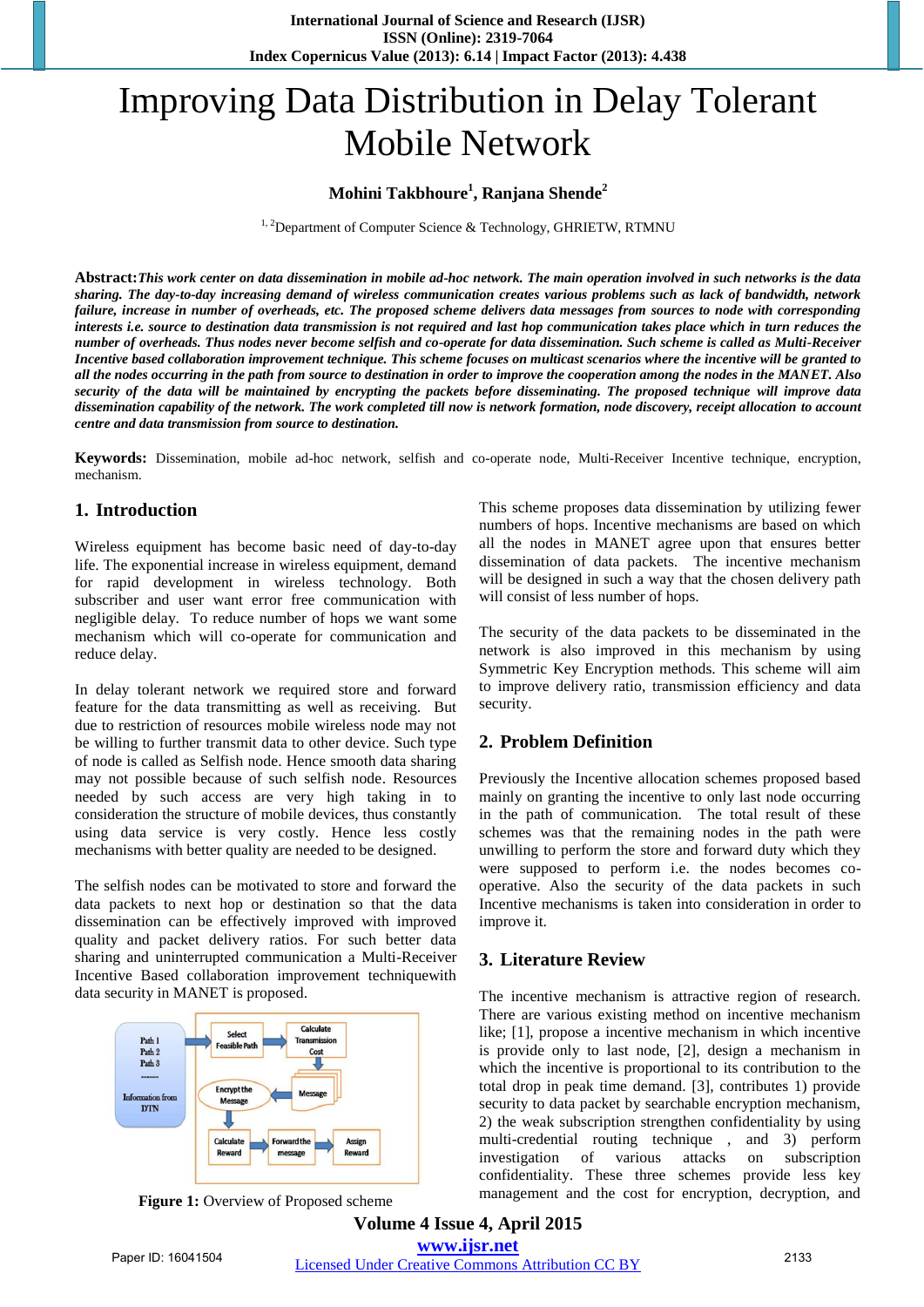routing is. [6], the problem of peer-to-peer networking for data dissemination among actors in wireless Sensor and actor networks (WSANs) solve by using Energy-Efficient Message Dissemination protocol (EMD). [4], define the Selfish replica Allocation which show three types of behavioral states for nodes, 1) non-selfish nodes. 2) Fully selfish nodes. 3) Partially selfish nodes. [7], proposed a scheme that contribute in two-phase. First, design and evaluate a novel social-based forwarding algorithm known as BUBBLE that utilizes the aforementioned metrics to improve delivery performance. Second, comparison analysis which show that BUBBLE can substantially improve forwarding performance as compared to number of previously proposed algorithms. [8], explore a cooperative user centric information dissemination scheme which allows published data items to be delivered to interested nodes efficiently. This scheme uses fewer relays and allows each node to operate distributed.

## **4. Objectives of Proposed System**

The propose system design in such a way that it removes drawback of existing system. The proposed system becomes efficient by achieving the following objectives:

#### **4.1 Transforming of Non-Cooperative Nodes into Co-Operative Nodes**

For better information sharing in delay tolerant mobile networks all nodes must be cooperative node and no selfish node present. But due to limitation of resources such as battery power, communication bandwidth, the devices in MANET tend to behave in selfish manner in order to preserve these resources. Therefore in practice we need incentive mechanism to encourage users to cooperate for effective data sharing.

## **4.2 Improve Data Transmission in MANET**

In the incentive mechanism packet dissemination in MANET is improved by selecting the shortest possible path. It encourages nodes to cooperate and wisely selects paths that can reach multiple subscribers efficiently. Hence data dissemination improved.

#### **4.3 Providing Security to the Data Transmission in MANET**

The nodes from source to destination which are storing and forwarding the data packets may try to alter the data for its own favour and may forward the altered data packets to next hop in the path. Our Multi-Receiver Incentive Based collaboration improvement technique scheme performs encryption on all the data packets which are to be disseminated from the sender in order to insure the security of the data.

## **5. Research Methodology**

#### **5.1 Proposed Incentive Mechanism**

In the technique the reward of transmitting packet will be calculated. The system will verify whether the source of the packets is capable to manage to pay for the calculated cost. After this confirmation the system will calculate the reward to be approved to each node in the path. The selected cost will then be awarded to each of the nodes as a incentive after the node has forwarded the data packet to next node in the path.

#### **5.2 Network Model**

Each node in the network is viewed as a user with a mobile device which is capable of communicating in a wireless interface.

Authentication procedure is carried out as soon as the node announces itself to the network which makes him a legitimate node to take part in the communication. To induce cooperation among the nodes of the network, the nodes are provided with a certain amount of virtual "reward" that can be viewed as function of the number of hops it may take to deliver a data item to that node.

Each node can act as a publisher, a subscriber or both. Every publisher can publish data items that belong to different channels. Subscribers can receive the data opted by him.

### **5.3 Data Collection**

When a publisher and subscribers communicate, the information related to the paths encountered for the communication are collected by all the other nodes. This information may provide as a means of formulating the historical paths when next time the communication occurs. Also the same phenomenon is applied when any two nodes in the network communicate with each other. Also if at any point of time the information related to paths is updated, the same will be done in order to find out the most feasible path.

## **5.4 Encryption mechanism**

A Symmetric Key Encryption algorithm is used to encrypt the data packets which will be transmitted in the network from sender to receiver. The encryption mechanism helps in improving the security of the data packets by making them unreadable for nodes which are non-authenticated.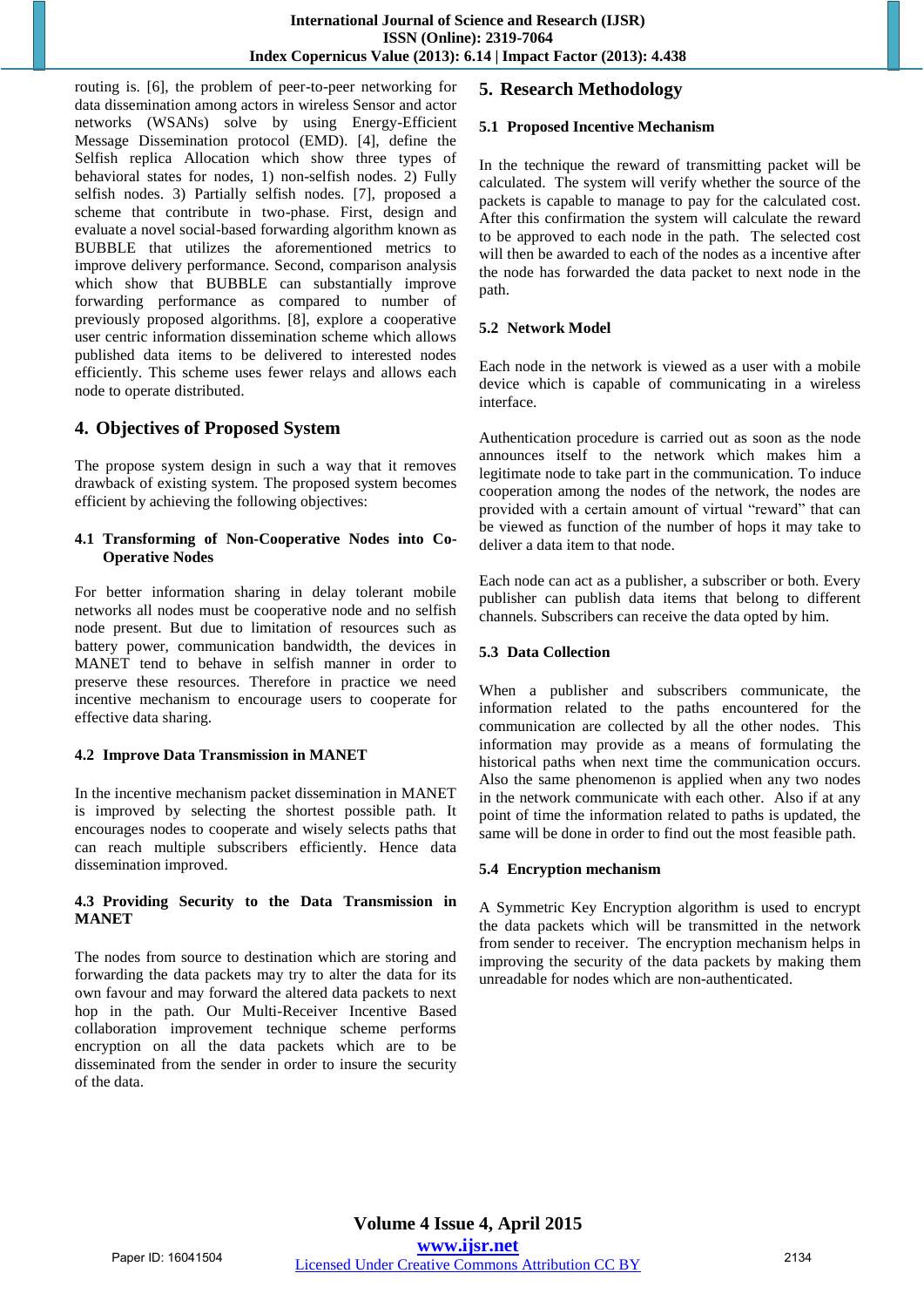## **6. Proposed System**

#### **6.1 Flow of the Proposed System**



**Figure 2:** Flow of the Proposed System

If historical path is present then select most optimal path among them or generate new path.

- Calculate the estimated cost required for the overall system.
- Encrypt data by applying encryption mechanism.
- Broadcasting data to various nodes.
- Calculate reward for each particular node contributed in dissemination.
- Award incentive to all nodes.
- Data will reach to its destination with minimum hop distance and minimum delay.

#### **6.2 Network formation**

The network formation in a simulated environment using NS2 is carried out by allowing each node to broadcast a Topology Discovery packet to all the nodes. By broadcasting this packet each node announces itself to the network that it is available for communication i.e. to be able store and forward the packets. The simulation shown in Fig. 3 indicates 33 nodes to be a part of actual communication network. Two additional nodes are used for implementing the incentive mechanism. One node is taken as a Accounting Center (AC) which keeps track to awarding incentives to the nodes. A Base Station (BS) node is considered which acts as a intermediate node between the nodes in the network and Accounting Center.



**Figure 3:** Network Formation

#### **6.3 Receipt submission**

In Fig. 4 the Receipt submission phase includes each node announcing itself to the accounting center AC about its eligibility in receiving the receipt. Each node submits a receipt packet to AC for this purpose. The Accounting Center considers only those nodes for granting the incentive who have submitted receipt.



**Figure 4:** Receipt Submission

#### **6.4 Data Dissemination**

In Fig. 5 data dissemination source node transmit data to destination node. As shown in figure, source node 3 transmits data packets to destination node 9 along with symmetric key value.